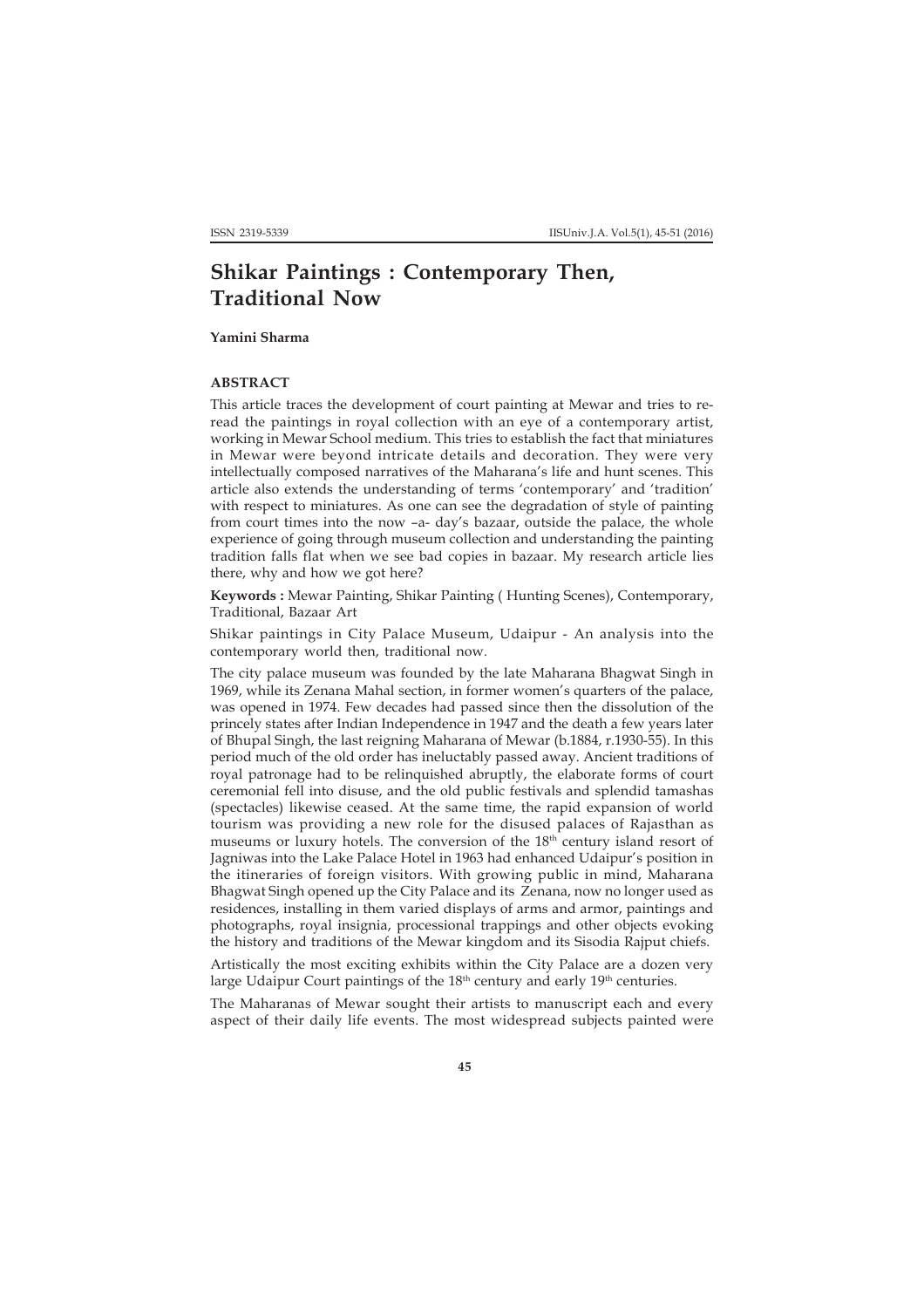court scenes, delegate meetings, festivals, celebration etc. but most enthralling of all of them are hunting scenes.

The day by day documentation in form of paintings is huge reserve from chronological point of view. A lot of the artist families linked with darbar or royal court were from Udaipur and many of them, drifted from close by towns like Nathdwara, Chawand,etc.

The artists were earlier engaged in religious sectors like temples or were portrait artists etc.

Produced by the hereditary artist families of Udaipur for successive Maharanas over a period of almost 250 years, the City Palace paintings as a group provide a unique record of Mewar court life in its final phases, with its spectacular public ceremonies and its elaborate social hierarchies. These pictures also represent the culminating achievement of an ancient artistic tradition, which only ended with Maharana Bhupal Singh.

One can see a whole assortment of painterly approach in these court paintings in Udaipur City Palace. Starting from landscapes, to portraiture to hunting scenes, court proceedings, processions, celebrations etc., there is a lot of borrowing from princely states in vicinity. The artists were aware of artistic changes and believed in keeping themselves in up to date avant garde with other stylistic changes. This mélange of diverse styles like Kota, Bundi, Nathdwara, Kishangarh, Bikaner, Mughal, Pahari and even from Deccani is quite noticeable in paintings.

There were lot of stylistic and technical exchanges and court of Maharanas always welcomed artists and artisans from neighborhood. This surely hints at a very contemporary and progressive nature of artists of those times. They were trying to paint in a naturalistic way and yet retained the classical traditional style.

Rana Kumbha (1433-68) was the most notable of several early Sisodia patrons of art and architecture, music, learning and literature. Although few documented examples of Mewar painting survive from before the Mughal period (c.1526- 1858), it is likely that Chittor was a leading centre of the boldly colored and vigorously expressive Early Rajput style of manuscript illustration, typified by famous series of the tenth book of the Bhagvata Purana.

After the Mughal invasions, Maharana Amar Singh finally settled in Udaipur, founded by his predecessor Maharana Udai Singh. His successors were once again able to add to the palace buildings and cultivate the arts. Under Maharana Jagat Singh I (1628-52) the Early Rajut style became regenerated in the work of the painter Sahibdin (1628-55), who successfully combined its brilliant palette and poetic vision with more naturalistic methods deriving from Mughal art.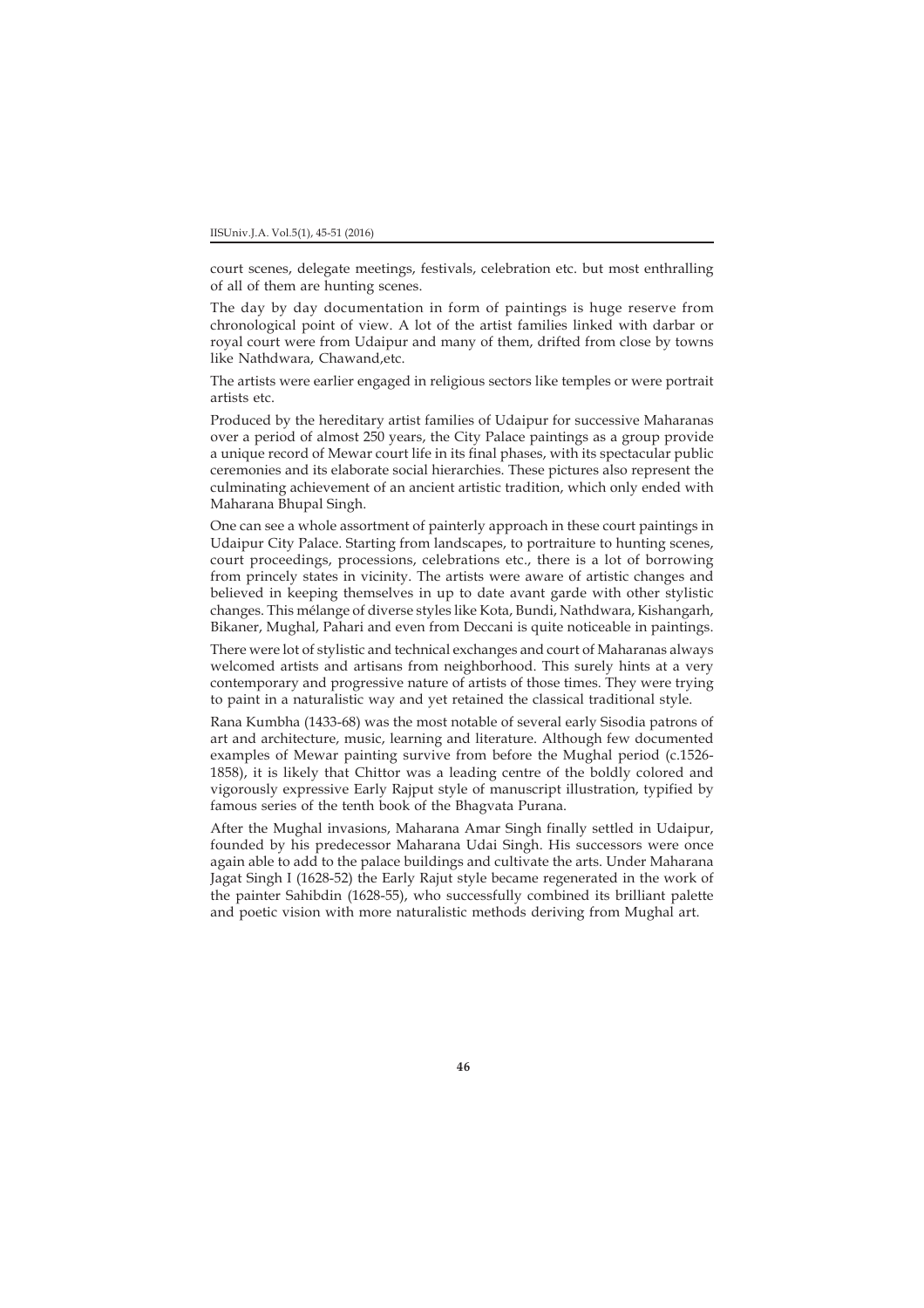

**Fig: 1.** (Maharana Jagat Singh watching the elephants Medani Mal and Gara Rao fighting near Shobhagpura ,Udaipur,1735. Image courtesy:The City Palace Museum Udaipur,Andew Topsfield)

The art of realistic portraiture and court reportage had flourished in India at the Mughal court in reigns of Akbar (1556-1605). Keen and innovating patrons, both emperors encouraged their Hindu and Muslim painters to follow European models as well as their narrative Indian and Persian traditions.

It is only in the reign of Amar Singh II(1698-1710), a far more discriminating patron, that Mewar portraiture acquired its own momentum and a distinctive viewpoint, detachedly but comprehensively observant of both public life and private pursuits of the ruler.

By the time of Amar Singh's death, the enlargement of the picture format was very well established and most of the later themes of Udaipur court painting had already been adumbrated.

Sangram Singh II (1710-34) further pursued his father's initiatives in a huge expansion of painting activity. Every aspect of the ruler's public life was recorded in pictures of varying but generally large size. In many compositions the palace architecture was again employed to good effect as a backdrop or framing device.

The inscriptions from the reigns very often provide the artist's names, and confirm their practice of working in groups of two or three on the largest paintings. Pyara and Naga (son of Bhagvan), Syaji and Sukha, and Bhima and Kesu Ram are among the collaborating pairs. Such was the general consistency of style that their individual contributions are often not easily distinguishable.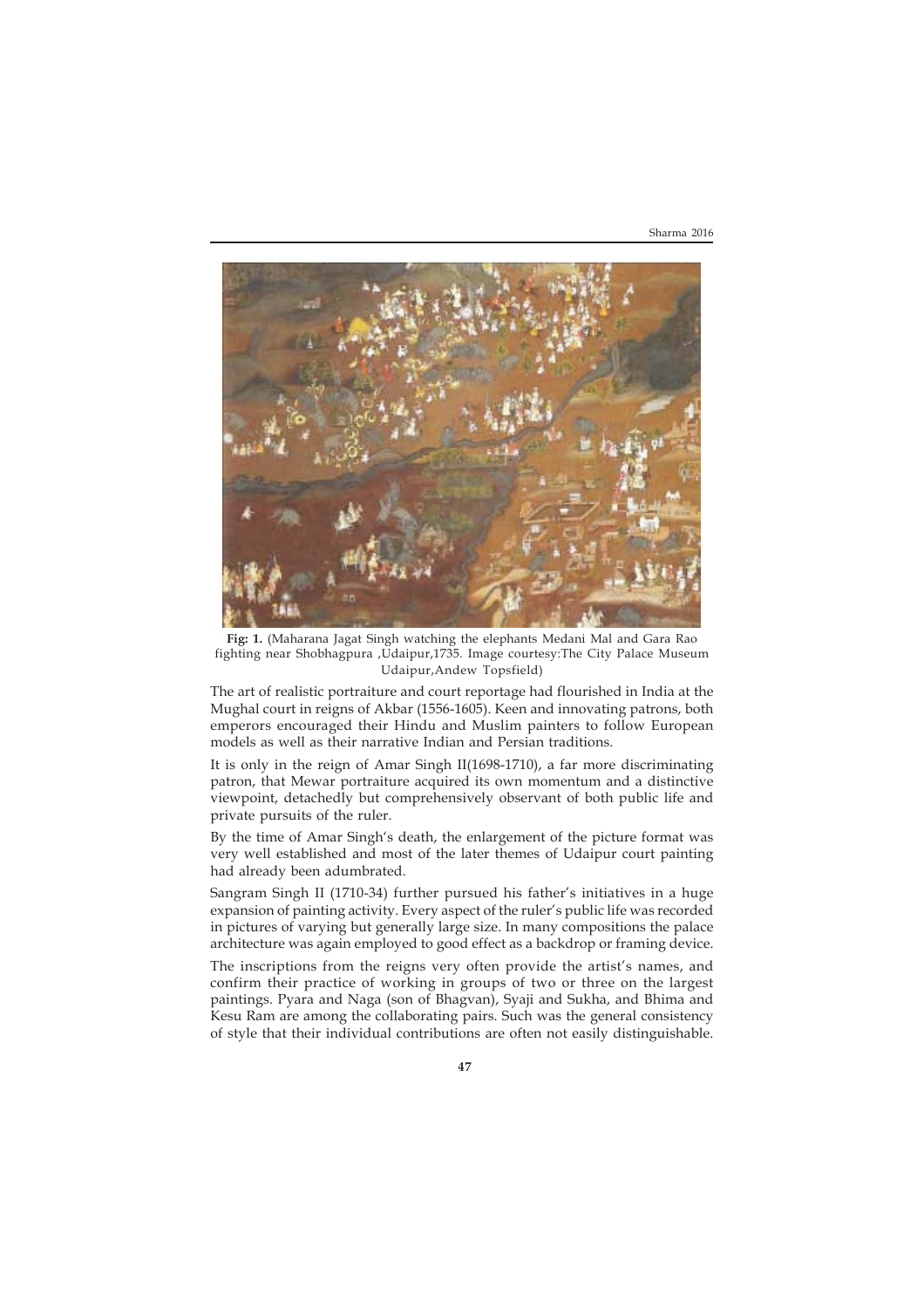By the end of the reign of the irascible and unpopular Ari Singh, the economy was in ruins and the Thakurs in revolt. Many of the better artists had left court, and one of them, Bakhta, pursued a brilliant career at Deogarh.

Numerous court and hunting scenes both small and large were executed for Jawan Singh (1828-38), though in a stiffer and more pedestrian style. This temporary decline was happily reversed by Tara (fl. 1836-68), the leading painter of Swarup Singh (1846-61), who resourcefully deployed his conventional skills to elegant and pleasing effect.

From the 1850's Tara, his sons and their followers, who were to dominate the final phases of Udaipur painting, inevitably became exposed to European pictorial techniques and the revolutionary art of photography. It says much for the resilience and consistency of the Mewar School that a range of naturalistic effects were gradually assimilated without serious distortion of its own characteristic vision, at least until the generation of the 1920's.

Thanks to this proud and austere ruler, tenacious of tradition and distrustful of modernity, court painting survived at Udaipur into the present century. Its most frequent subject was Shikar (hunting), Fateh Singh s one great passion and sole pastime. In the early years of the reign (c. 1884-90)Tara's gifted son Shivalal , assisted perhaps by his brother Mohanlal, was exclusively occupied in recording his royal patron's pursuit of tiger in the hills and jungles of the Chittor and Jai Samand regions. Such hunts were elaborate, quasi- military operation. Thousands os state troops could be mobilized as beaters, once the officer of the Shikar Department had received intelligence (khabar) of a suitable tiger in some distant jungle. The Maharana and his nobles, shikaris and hunt–followers would journey to the spot and take their stations either in the muls (shooting-boxes) which dotted the hills, or in specially constructed machans (tree hides). The beat would commence and its progress would be signaled to the ruler by heliographer, later, by radio. Shivalal perfected the art of recording the climatic stages leading to the kill as a dramatic continuous narrative, framed in thickly wooded landscapes of increasingly naturalistic detail. Grand Shikar subjects of this type, which are almost unknown outside the Udaipur collections, are perhaps the last wholly successful genre to be introduced into Mewar painting.

Following the transfer of power to the more progressive Bhupal Singh, stronger intimations of modernity are found in work of the leading painters Pannalal and his son Chagganlal. The later especially became at times over-fond of painting from Photographs.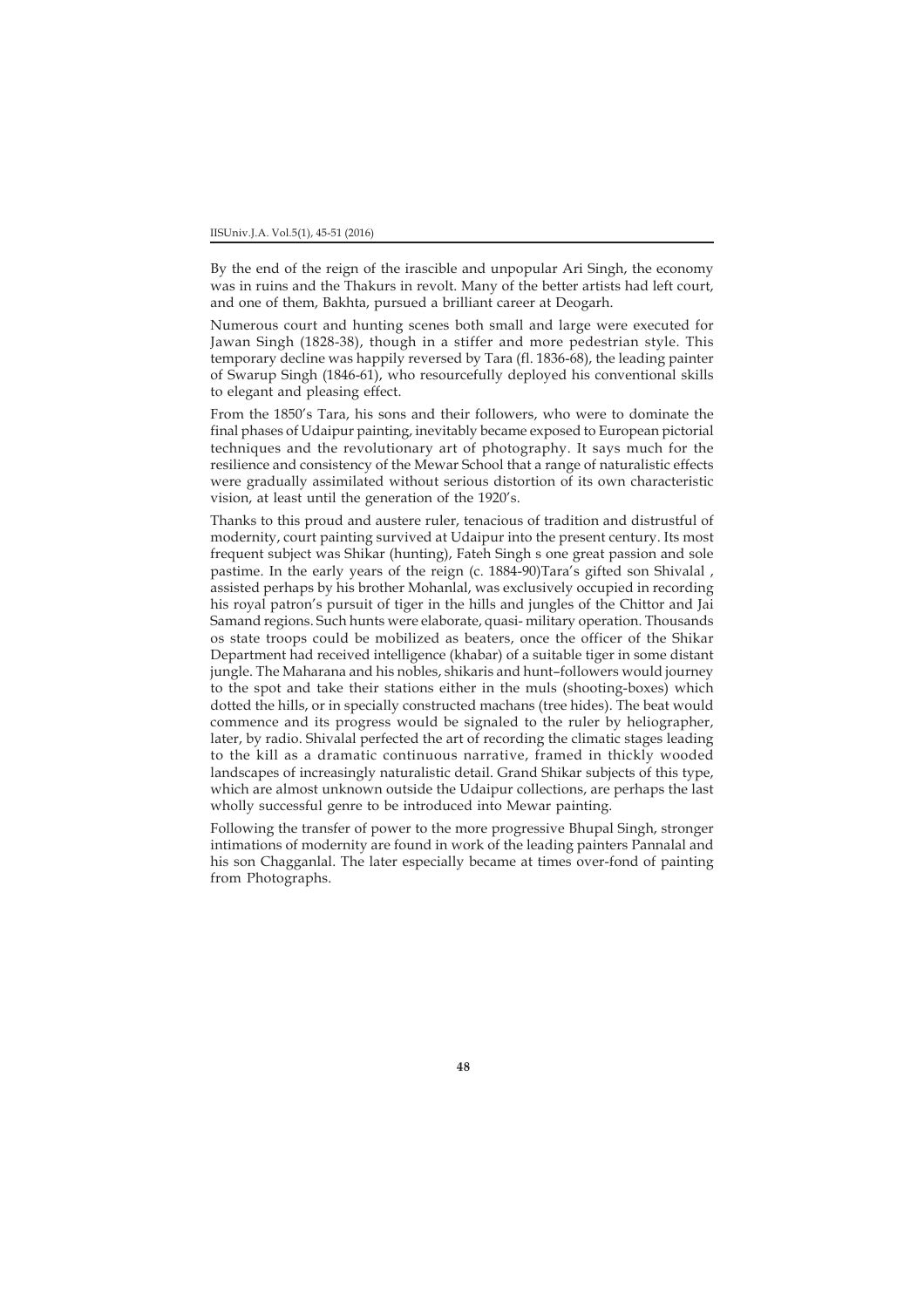

Fig: 2 (Maharana Fateh Singh shooting bear, Udaipur 1916 or earlier. Image courtesy: The City Palace Museum Udaipur, Andew Topsfield)

What one sees in Udaipur City Palace Museum and makes it distinctive is the large format of the paintings with intricate illustrations. Every detail is factual and it makes one understand the mindset of artists of those times. The landscapes painted by court painters are exact representations of locations, one can still see in Udaipur. The flora, fauna and details of animals and expressions of hunters, army, and beaters, all of them are peculiar and have a characteristic of their own.

Hunting scenes are narrative in context and have a multiple figure in the same landscape, so as to give an effect of story board illustration. This is something that was explored by the artist from Ragmala paintings or so but never before such an approach is seen in hunting scenes. This is a peculiar characteristic of Mewar hunting scenes. The understanding of multiple perspectives and the range of panoramic views with repetitive, yet characterized animal (e.g. Tiger) is something which was far beyond the understanding of a tradionalist. They were no doubt assimilating expression, emotions and factual data, all in one particular plane. The viewer moves his eyes on all over the painting and the feeling of being involved in the whole scene that takes one back to the centuries old hunt scene or leisure activities cannot be denied.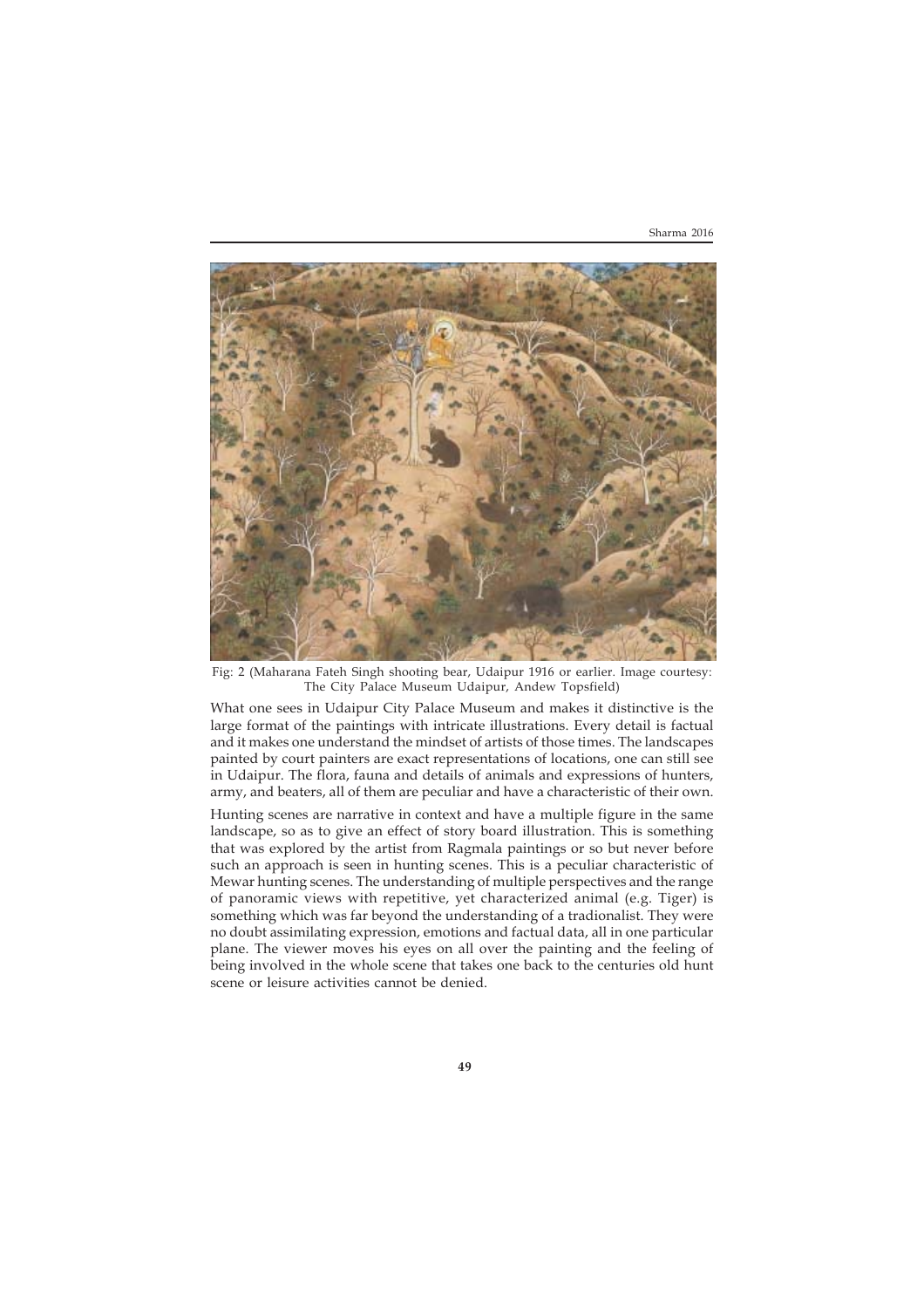IISUniv.J.A. Vol.5(1), 45-51 (2016)



Fig: 3 (Maharana Shambhu Singh on a riding excursion during the rains, Udaipur, 1868, By Shivalal. Image courtesy: The City Palace Museum Udaipur, Andew Topsfield)

The artist dealt with big landscapes and then the stories of hunt, portraits of every single person present during, is a massive commission dealt with all finesse.

The technique of painting is from earth and vegetable colors. The gouache and watercolor styled in Pahari and often Mughlai sensibilities. The way later naturalism and chiaroscuro effect came in paintings is a notable approach to new understanding of European art techniques. In  $19<sup>th</sup>$  century paintings the hunt scenes are more detailed and a certain sort of three -dimensionality to the figures, yet keeping the background and foreground plain is interesting. The multiple point perspective, a peculiar feature if Indian painting and the use of basic primary colors. All in accordance with Indian painting sense.

On going through all the paintings in the Museum Collection, one can see the sensibility of artist of that time. Most of them were engaged in religious paintings and were not barbaric in nature. All the animals killed in hunt were depicted in a very sensitive touch. Even the kill was not horrifying at all. It was meant to glorify the king. The artist's main concern was on the details of king and kingsman. If we look closely hardly in any painting we can see a detail of flesh, wounds etc. the whole scene and drama was to create an act of glorification. This self glorifying aspect can also be seen in their court paintings. When one closely examines the way flesh or wound or kill is depicted in hunting scenes, one realizes that there is some sort of incompleteness to this particular part, a sort of leaving down the details. Painting kill and blood was something not part of